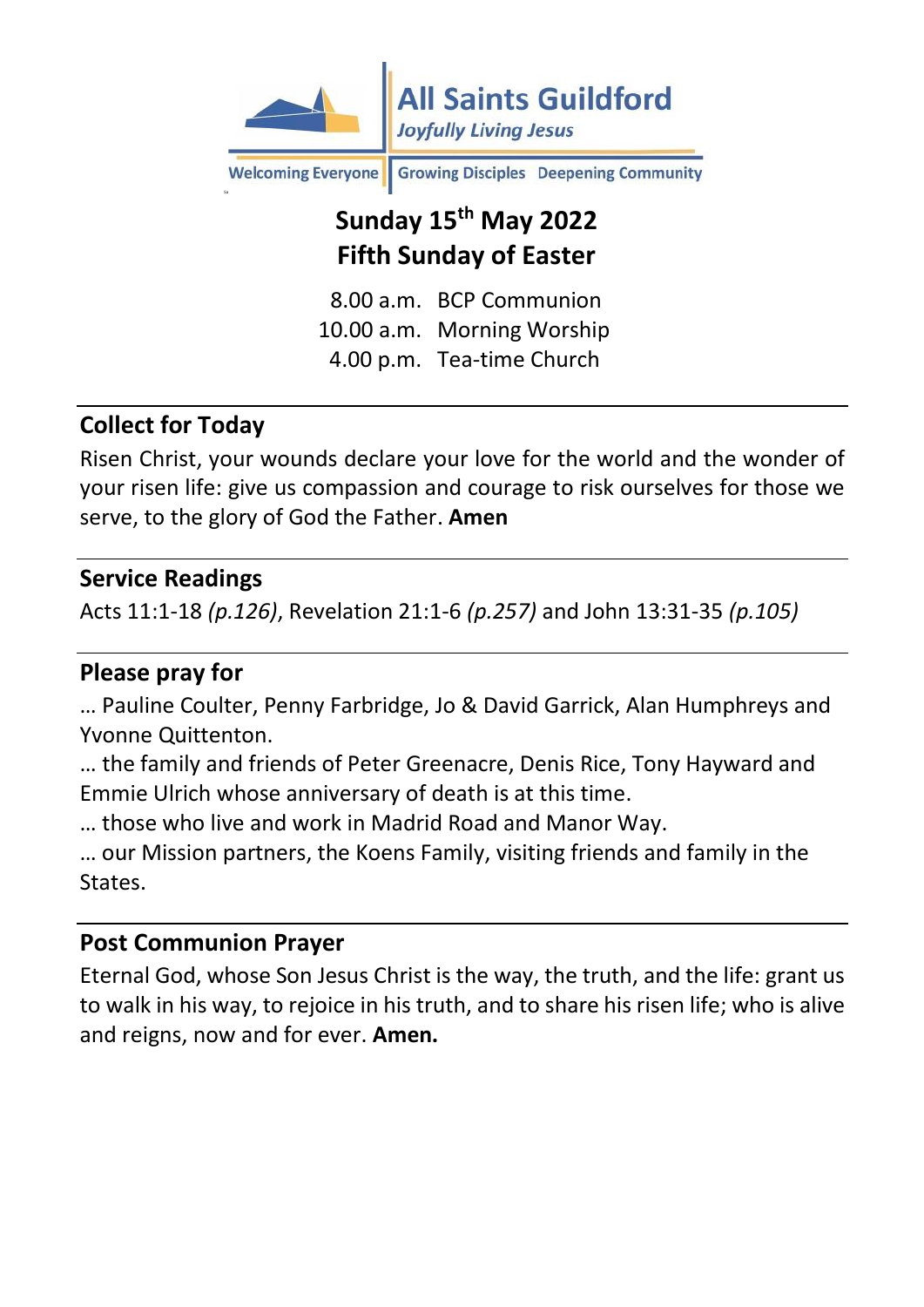#### **Dear Friends**

This is my first time writing 'Dear Friends' - and my first time preaching at All Saints!

We're looking at the Book of Acts - and as the name suggests, the early disciples were Act-ive not passive...

Peter's at a turning-point in his faith journey. It may not have been quite so dramatic as Paul's conversion on the road to Damascus - but Peter gradually realised that God's love wouldn't be confined to one group of people.

First Peter had a vision. Then God sent him across country on a mysterious journey. Then he ministered to a gentile household, somewhere he'd never normally dream of visiting. Peter needed a few nudges! God's plan was bigger than Peter's.

I think Peter learned a lot about breaking traditions, and habits, and barriers. He learned that we're all part of one big church, not limited to his way of thinking.

May God continue to bless His church - not just All Saints, but this giant planetsized church that we're all on!

**Paul**

## **Mission Focus for May: Christian Aid**

*Everyone is equal in the sight of God.* For over 75 years, this truth has inspired Christian Aid to stand together in solidarity with our most marginalised global neighbours, of all faiths and none. Poverty is an outrage against humanity. It robs people of their dignity and lets injustice thrive. Christian Aid seeks to eradicate extreme poverty by tackling its root causes. Together with people living in poverty, they amplify their voices to speak truth to those in power and create lasting change. Please pray for a successful Christian Aid Week with wide reaching publicity and good fund-raising. Also pray for beneficiaries of the aid that their lives will be transformed.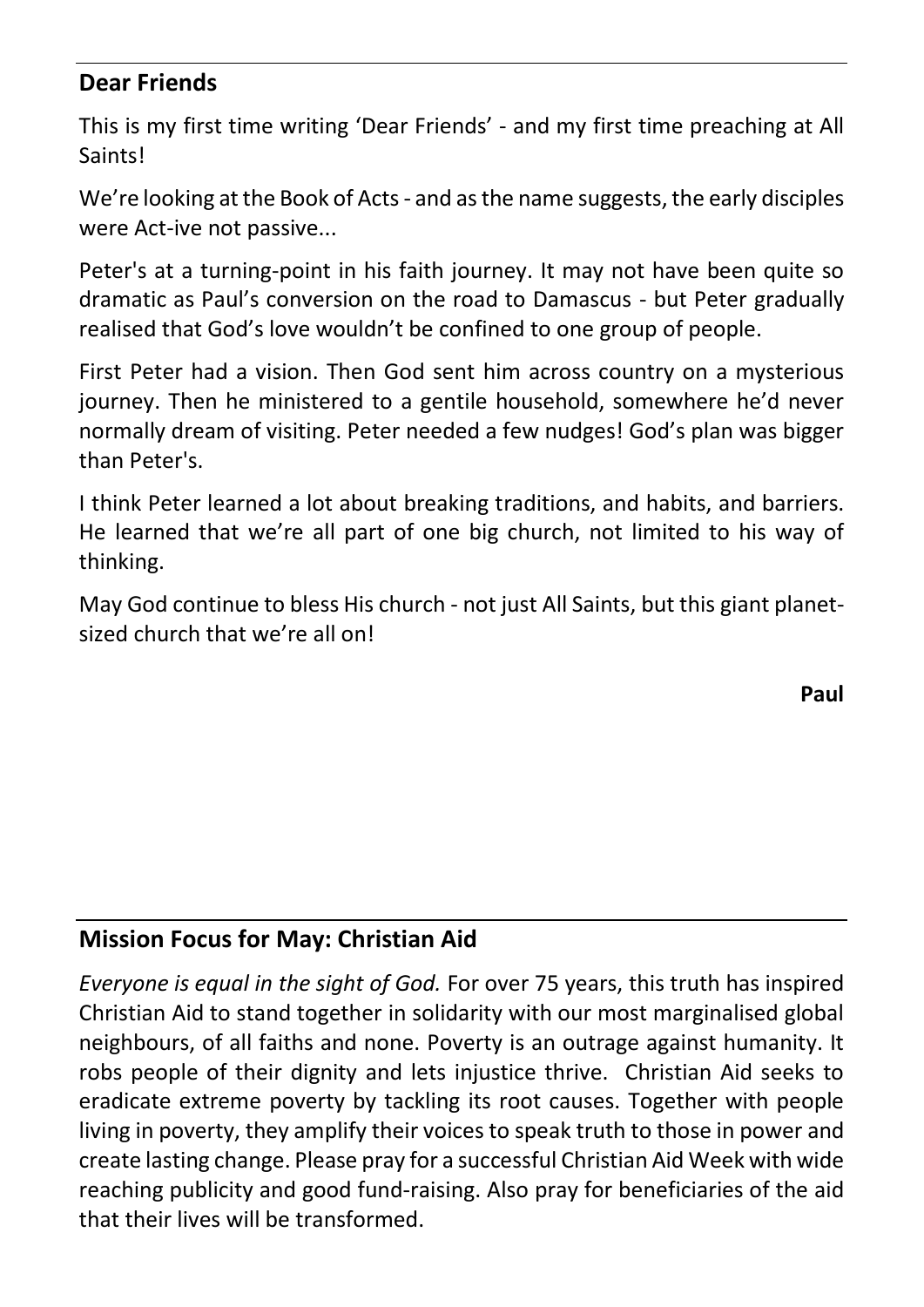#### **Notices**

**Welcome to Paul Young** who will be giving our All-Age talk today. Paul is the newest member of our preaching group and we're very much looking forward to what he has to say.

**Tea time church at 4pm today –** Dave will be helping us to look at how events in a church meeting in a room in Jerusalem are changing OUR lives 2000 years later. Everyone welcome.

**Christian Aid Week begins today –** we'll be delivering envelopes this week and offers of help with this would be much appreciated! You won't need to collect them. The weeks ends with the **Car Wash & Cake Sale** – 2.30 to 4.30pm on 21st May at Onslow Village Hall. Offers of car washers and cake bakers welcome. Please speak to Peter and Carolyn on 01483 825340

**The Hard of Hearing group** meets tomorrow (Monday, 16th May) at 3pm in the Reading Room. Do come, and if you can. Bring memories of a favourite book! Everybody is welcome whether you have a hearing loss or not! There will be a clinic at 2pm - but please phone first to warn us, as we can only deal with one person at a time (call Mike on 569825).

**Vicarage Garden lunches are back!** Please let Beverly know if you'd like to come for lunch on either Wednesday 8th June or Thursday 16th June, 12.30- 2.30pm. Anyone is welcome to come along for food, fellowship and to enjoy some time together. (If wet we'll meet in the Vicarage itself).

**Confirmation classes –** we're planning to run a confirmation course this term ahead of a deanery confirmation service in September. The course will run for 6 sessions in June and July (final dates and times to be agreed). If you would be interested in attending this 6-week course with a view to being confirmed, please let Beverly know.

**Calling anyone interested in our young people…the youth group needs you!** From September the youth group will be meeting once a month and needs volunteers who are willing to help run the group. We meet from 5.30-7.30pm on a Sunday evening for games, food and a short discussion. It is very relaxed and fun. Anyone interested please contact Jeanette.

**Library & Book Stall coordinator needed –** if you have some spare time and would like to take and promote and develop our library (day to day admin not included) please let Beverly know.

**Ascension Day –** we'll be holding a communion service at 9.15am on Thursday 26<sup>th</sup> May. All welcome. This is the beginning of 'Thy Kingdom Come', nine days set aside for prayer between Ascension and Pentecost.